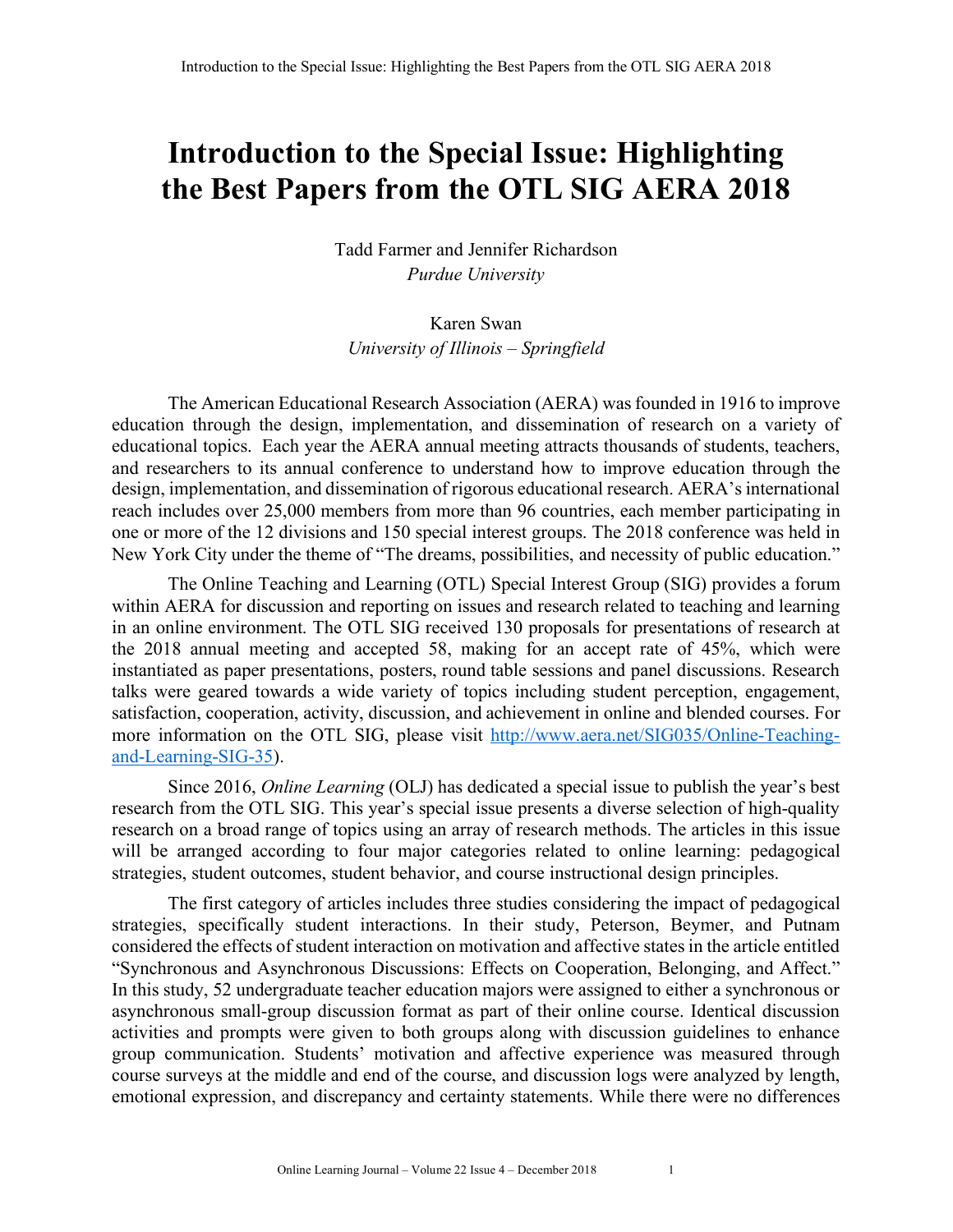in positive expression between synchronous and asynchronous groups, the researchers found higher negative expression and higher use of discrepancy and certainty statements within the synchronous group. They concluded that the use of asynchronous communication may prevent students from openly expressing negative or contrary thoughts which the authors deemed necessary for achieving cooperative learning goals and objectives.

In her paper, "Navigating Assigned Roles for Asynchronous Online Discussions: Examining Participants' Orientation Using Conversation Analysis," Amber Warren reports another way of encouraging debate in online discussions. Warren investigated the practice of assigning discussion roles (e.g., Devil's Advocate, Discussion Starter) among online teacher education graduate students. Throughout the course, discussions roles would rotate to give students experience with each role. At the conclusion of the semester, discussion posts were downloaded and analyzed qualitatively using conversation analysis with a focus on the Devil's Advocate and Discussion Starter roles. Through her analysis, Warren found a high level of question-answer interactivity that was notably different from more typical discussion response patterns. She concluded that assigning roles, particularly the Devil's Advocate role, allowed students to pose genuine disagreements and questions that might have gone unasked in the absence of these discussion roles.

In "Exploring the Impact of Small-group Synchronous Discourse Sessions in Online Math Learning," Jinnie Choi and Alyssa Walters explored the impact of small group discourse sessions within the context of elementary mathematics education. Over a one-year period of time, 898 elementary students engaged in at least one discourse session which consisted of a 30-minute synchronous session with a small group of peers and a student-facilitator. During these discourse sessions, students were presented with a math problem, asked to consider multiple ways of approaching the problem, and shared their mathematic reasoning processes with their peers. Data from participants' instrument logs, reflections, and assessments were analyzed using multiple regression to determine whether engaging in math discourse related to students' confidence, attitudes towards math, and math performance. While Choi and Walters found that confidence, self-esteem, and mindset scores did not change with math discourse sessions, they found that students who engaged in these sessions had significantly higher math achievement scores than students who did not participate.

The second category of articles explores student behavior and includes two articles. The first article, "Quiet Participation: Investigating Non-Posting Activities in Online Learning," by Lesley Wilton, investigated the less-visible behaviors of online students. Using mixed-methods to study online graduate student behavior, Wilton collected system data on 137 students, surveyed a sample of 14 students about their perceptions, and interviewed four students to gain a deep understanding of their experience. She found that less active discussion board participants were still actively learning through writing, reading, and rereading despite not engaging as frequently in other, more observable learning behaviors (e.g., text entries). She concluded that "quiet," lessvisible behaviors are important contributors to meaningful learning experiences and should be more consistently supported and evaluated among online students.

In contrast to non-observable behaviors of online students, Fernanda Bonafini examined "super-posters" in her article, "Characterizing Super-Posters in a MOOC for Teachers' Professional Development." In addition to participant demographic click-data, Bonafini analyzed the content of forum posts through content analysis and used social network analysis to understand super-posters patterns of engagement. Bonafini observed that super-posters dramatically expanded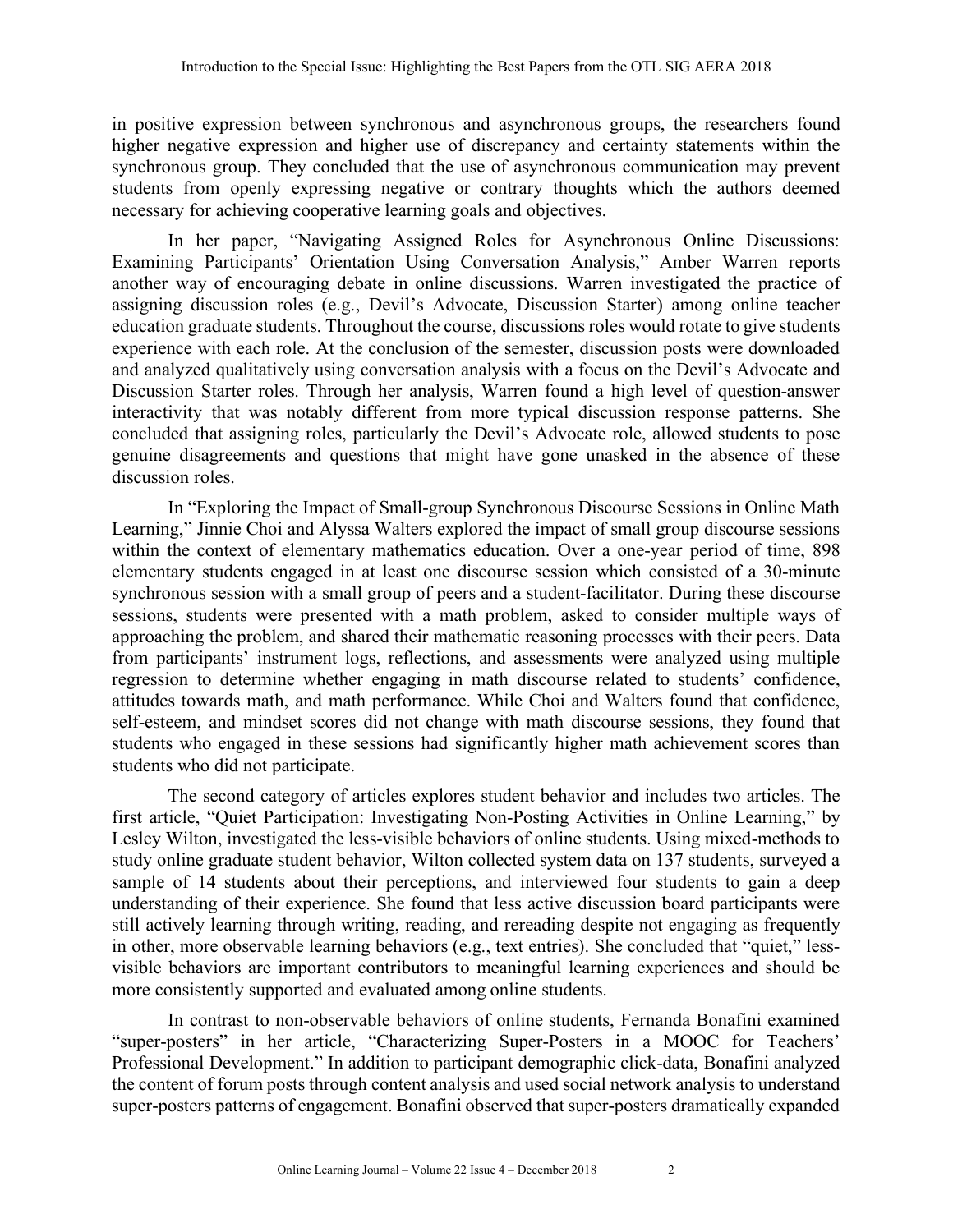the network of participation in discussion forums by eliciting replies from peers through new discussion threads and by responding to replies. Her findings provide insight into how these superposters can be identified and suggest that these individuals could be formally used as part of the instructional team to support learning.

Our next category focuses on student outcomes in online courses. In their article, "Digging Deeper into the Data: The Role of Gateway Courses in Online Student Retention," Bloemer, Swan, Day, and Bogle investigated the problem of student retention by analyzing "gateway courses." These foundational courses are typically characterized by high rates of failing scores and often act as barriers to student progress. Using data collected from undergraduate students over a three-year period of time, Bloemer et al. applied binary logistic regression methods to determine significant predictor variables for student grade outcomes. By doing so, they reported that student type, academic stage, cumulative GPA, and previous withdrawals all predict successful outcomes. The authors used these variables to predict percentages of students failing or withdrawing from particular courses and compared predicted DFW rates with actual DFW rates in them. This "gap analysis" method can be used to identify courses with a considerable difference between predicted and actual DFW rates so that limited resources can be used where they are most needed and that courses which are actually over-performing are not subjected to unnecessary, and potentially harmful, intervention.

In their article entitled, "Going the Distance: Course Performance and Motivation of Distance Learning Students," Tiffaney Hobson and Krista Puruhito sought to understand the relationship between motivational factors and student learning. Using data collected from 409 student surveys, they examined motivational constructs such as connectedness, self-efficacy, knowledge building, and instrumentality, and sought to identify relationships between these constructs and student demographics (e.g., gender, major vs. non-major), and the relationship between student demographics and course grades. Through this inquiry, they found that there were statistically significant differences in motivational constructs related to gender (male students reported higher levels of extrinsic goal motivation, for example) and major status (majors had significantly greater self-efficacy than non-majors, for example). Although these motivational differences existed between students with differing major statuses, there were no significant differences between majors and non-major involving course grades. They found that student grades were, however, correlated with the knowledge building and self-efficacy constructs, and suggested that reinforcing students with grades while neglecting other motivational constructs may not be equally effective for all online students.

McClannon, Cheney, Bolt, and Terry look at online community outcomes in their article "Predicting Sense of Presence and Sense of Community in Immersive Online Learning Environments." Using the Sense of Community II index and the Community of Inquiry survey, McClannon et al. investigated the relationship between course factors and these measures within immersive learning environments involving 1053 online graduate students over a seven-year period of time. Immersive environments are technology-rich systems that create authentic, sensory experiences for students via virtual worlds, multiplayer games, or augmented or virtual reality applications. The authors found that cohort type (online or hybrid) and length of time in the program significantly impacted students' sense of presence and community. Additionally, they determined that time spent by students in the immersive environment also had an impact on sense of community. They concluded that immersive environments can lead to greater sense of community and presence.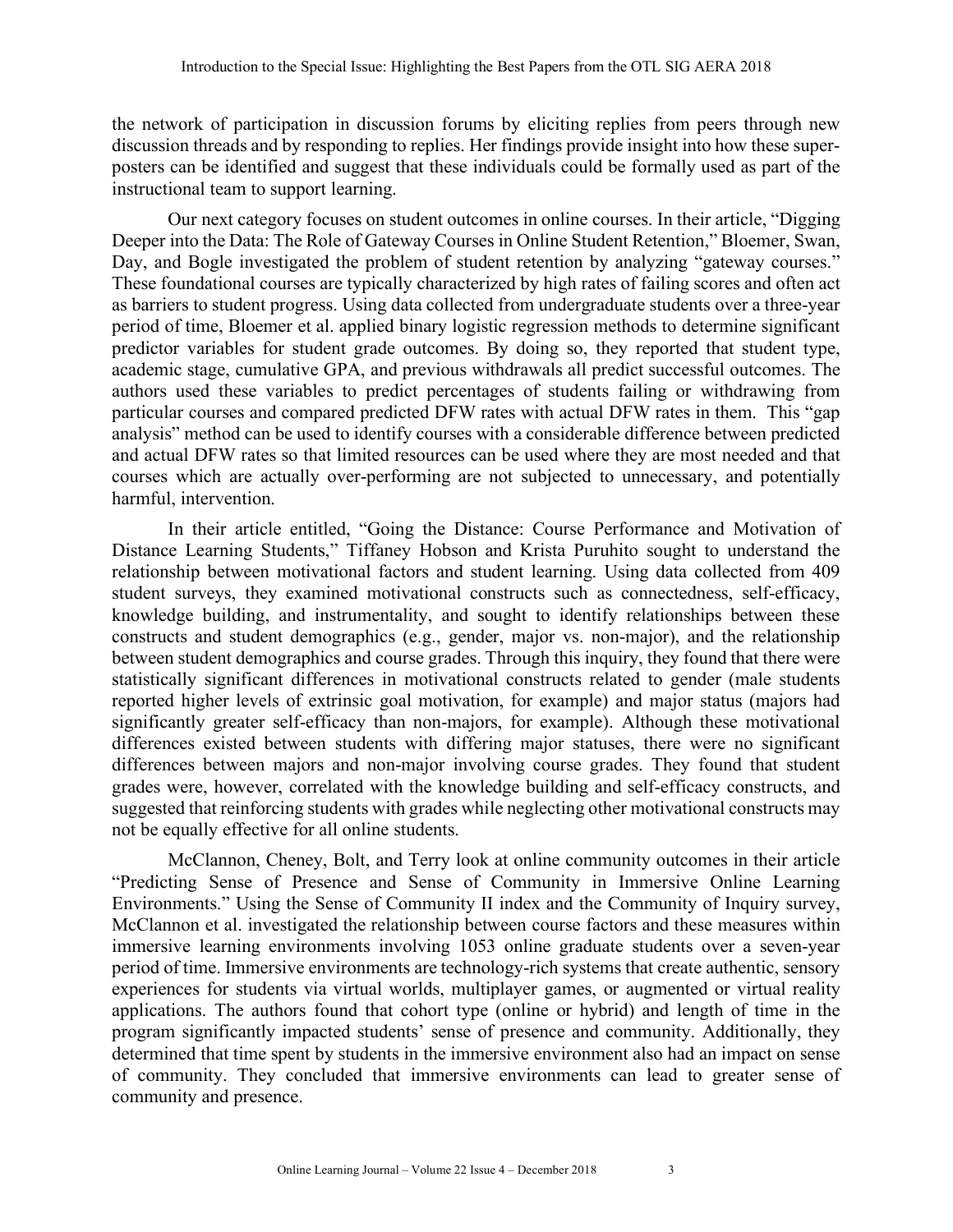The final category of articles explores instructor or instructional designer perspectives as they engage in online course design. In her article entitled "Supporting Literacy with Accessibility: Virtual School Course Designers' Planning for Students with Disabilities," Mary Rice considers strategies K-12 instructional designers use to make their courses accessible for all learners. Through a content analysis approach, Rice analyzed recorded design team meetings, instant message logs, course design templates, and other course design resources to identify frequently used accessibility strategies. As a result, Rice found that three key strategies emerged from the design team, including writing clear learning objectives, personalizing and contextualizing learning, and supporting multiple modalities through visual and audio representations of content. Additionally, this study demonstrates evolution in thinking and understanding accessibility among instructional designers engaged in design activities.

Alex Kumi-Yeboah considers the experience of designing for collaboration among culturally-diverse learners in his article, "Designing a Cross-Cultural Collaborative Online Learning Framework for Online Instructors." Using a qualitative grounded theory approach with 40 online instructors, Kumi-Yeboah identified instructional strategies and challenges in designing collaborative online environments that transcend traditional cultural boundaries. Group work, selfintroductions, globally-diverse content examples, and using computer-supported learning tools (e.g., discussion boards, chat rooms, blogs) were all strategies commonly used by instructors to facilitate greater cultural understanding. Despite these strategies, 32 of the 40 instructors also reported challenges in building cross-cultural collaboration between students including difficulty knowing learner's needs and cultural preferences and navigating language barriers.

In "Instructor Experience Designing MOOCs in Higher Education: Pedagogical, Resource, and Logistical Considerations and Challenges," Zhu, Bonk, and Sari explore the experiences of MOOC instructors in the design of their courses. In this mixed method study, 143 instructors were surveyed and asked about the considerations and challenges of MOOC design. Of these participants, 12 were interviewed to gain a deeper understanding of their experience with MOOC design. Participants revealed several common considerations and challenges in MOOC design in terms of pedagogy (e.g., learning objectives, assessments), resources (e.g., MOOC platform, support), and logistics (e.g., design time). To overcome these challenges, MOOC instructors commonly examined the designs of other MOOCs or sought help from the platform provider, colleagues, or other members from their institution.

One path to improving student retention involves assuring quality in online courses. "Visions of Quality Assurance in Online MBA Programs" by Hinck, Rice, Lowenthal, and Perkins seeks to identify aspects of quality courses using Delphi methodology, using administrators, faculty, and instructional designers with at least 5 years of online learning experience. Through this process, participants reported seven main concepts related to quality programs including academic integrity and rigor, course content, design, and delivery, faculty qualifications and support, quality frameworks, accreditation, learner support, and evaluation. Since administrators, faculty, and instructional designers all have distinct roles, the authors reported differences in priorities and perspectives of quality among the participants. However, all participants valued accreditation for all MBA programs.

We would like to extend our special thanks to OLJ editor-in-chief Peter Shea, OLJ managing editor Sturdy Knight, OTL SIG chair Steven Terrell, and OTL SIG program chair Ana-Paula Correia. We hope you enjoy the articles in this special issue as much as we did and find them useful.